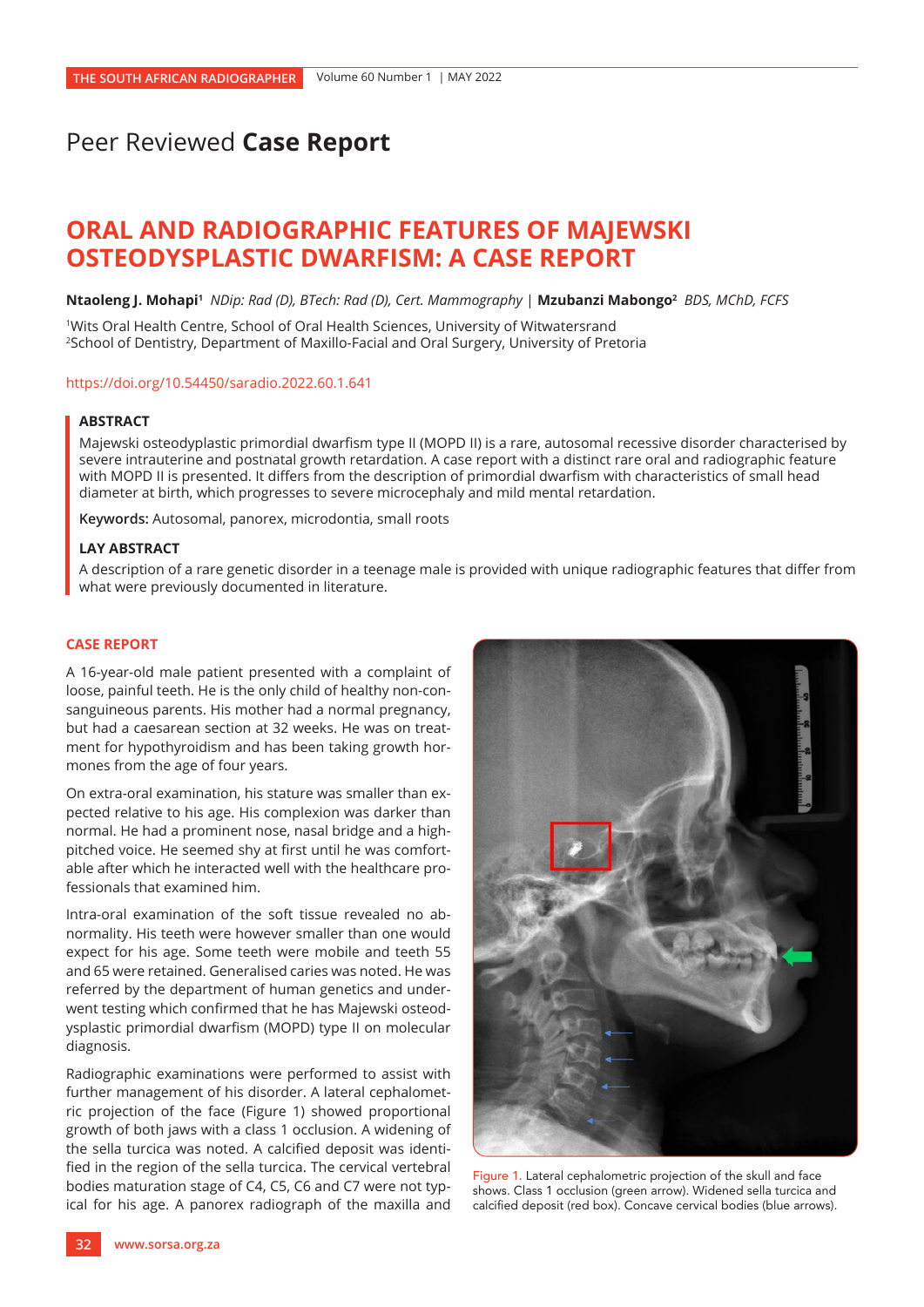

Figure 2. Figure A demonstrates a smaller maxilla and mandible compared to that of a normal 16-year-old in Figure B. Microdontia teeth with short roots of permanent dentition were noted with an example pointed out (blue arrow). There is horizontal impaction of the right lower third wisdom teeth (red box). The upper right molar demonstrates a carious lesion with periapical radiolucency (green circle).

mandible was performed (Figure 2a). The maxilla and mandible were smaller than expected for his age in comparison to a panorex of a normal 16-year-old. Permanent dentition showed microdontia with small roots (Figure 2a). There was horizontal impaction of the right lower third wisdom tooth. The upper first molars had a huge carious lesion with periapical radiolucency.

A dorsi-palmer projection of the hand (Figure 3) demonstrated ossification of a sesamoid bone in the thumb region, which is prevalent in post-puberty. The radiolucencies in the diaphysis-epiphysis of metacarpals are atypical. The fusions of the bases of the  $2^{nd}$  to  $5^{th}$  phalanges and distal ulnar epiphysis, as well as the capping noted at the distal radial

epiphysis, are atypical. A full-mouth series was performed. The periapical radiographs are shown in Figures 4a and b. A combination of microdontia, shortness of roots and relatively thick lamina dura were demonstrated in some areas.

## **DISCUSSION**

Majewski osteodyplastic primordial dwarfism type II (MOPD II) is a rare, autosomal recessive disorder caused by mutations in the pericentrin gene in some individuals.[1] It belongs to a heterogeneous group of disorders of primordial dwarfism characterised by severe intrauterine and postnatal growth retardation.<sup>[2]</sup> Features of this syndrome include severe proportionate intrauterine growth retardation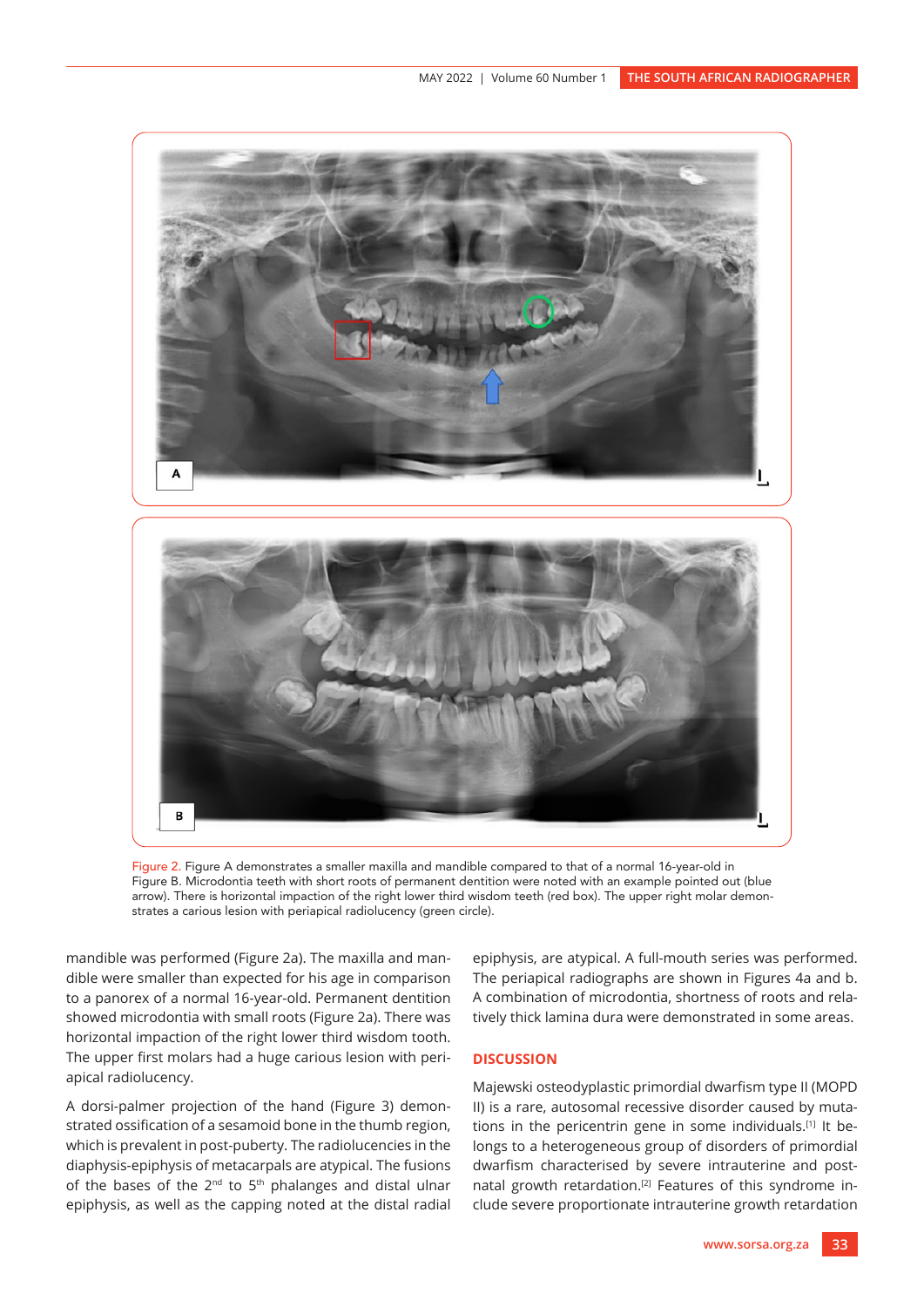

Figure 3. Ossification of sesamoid bone of the thumb (blue circle). Fusion of the 2nd to 5th phalange bases (red octagons). Capping of the distal radial epiphysis (green arrow). Fusion of the distal ulnar epiphysis (purple box).

(IUGR), poor postnatal growth with adult stature of approximately 100 cm, microcephaly which becomes progressively disproportionate, skeletal dysplasia, and characteristic facial features, such as a prominent nose and small jaw.[1,3] The patient in this case report presented with short stature and small body frame. Galasso described this characteristic as small frame.[2] Short stature is believed to be caused by multiple molecular defects, including intracellular signaling, extracellular matrix, and paracrine and endocrine regulation.[4] The approach in the past to short stature primarily focused on clinical manifestations: for example, primordial dwarfism, syndromic short stature or skeletal dysplasia to categorise them by similar clinical features. Currently, the combination of the clinical approach and improved genetic diagnosis are advancing our understanding of congenital growth disorders and have helped further expand the understanding of the clinical variability and genetic heterogeneity of short stature syndrome.<sup>[4]</sup>

Cranial presentation of poor postnatal growth has been described as microcephaly<sup>[1]</sup> and micrognathia.<sup>[2]</sup> The cranium of the patient in this case report had proportional microcephaly. It is defined as a head circumference more than two standard deviations (SD) below the mean for gender and age, and it affects 2% of the population. The patient in this case report did not have micrognathia: his mandible demonstrated proportional growth (Figure 1).<sup>[5]</sup> Widening of his sella turcica was noted. This feature is described by Terlemez et al.<sup>[6]</sup>

Literature highlights that a patient with primordial dwarfism has a small head diameter at birth, which progresses to severe microcephaly and mild mental retardation.[4] However,



Figure 4a. A full mouth series shows a combination of microdontia and shortness of roots.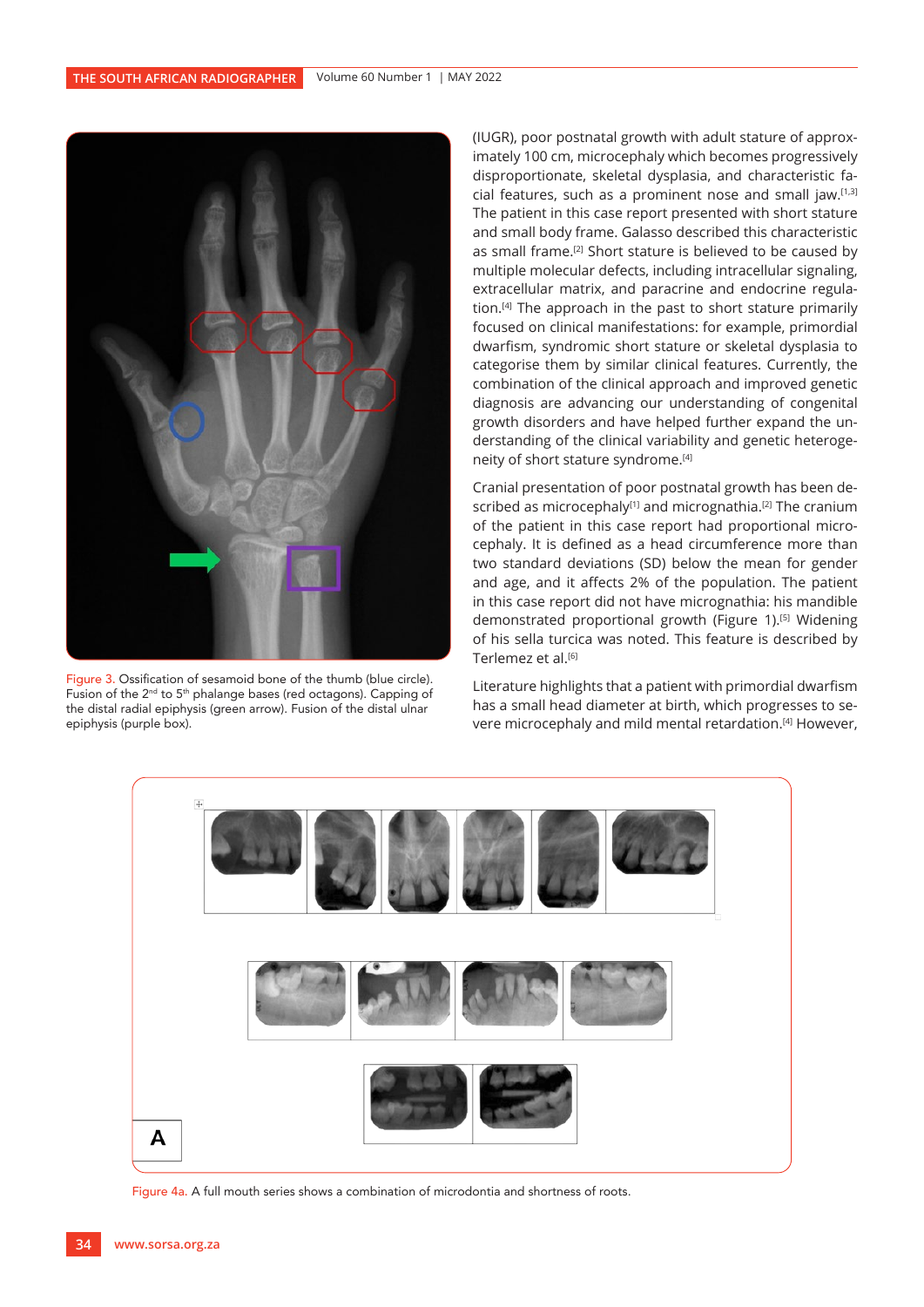

Figure 4b. Periapical radiography of the upper left maxilla i.e. premolar and molar, indicating thick lamina (blue arrows), short roots (red arrows), microdontia (i.e., small tooth) (green arrow) and a carious lesion with periapical radiolucency (yellow circle).

the intellectual capacity of the patient in this case report was above average, based on his performance at school. Most individuals affected by MOPD II are outgoing, talkative and have good social skills.<sup>[7]</sup> This was the case for this patient and it could also be attributed to relatively good postnatal cranial growth. Distinctive facial features with mild, down slanting palpebral fissures, prominent nose, hypoplasia of the alae nasi, microdontia, micrognathia, and low-set, dysplastic ears have been associated with MOPD II.[2] According to Lui et al.<sup>[8]</sup> severe micrognathia and mandibular hypoplasia can be diagnosed prenatally by ultrasound. Low-set ears are usually associated with micrognathia involving the mandible.[2] Since there was a proportional postnatal growth of the cranium, the appearance of low-set ear was not noted in the patient in our case.[6] The combination of hypoplastic alveolar processes, microdontia, short-rooted incisors, and rootless molar teeth has been described in MOPD.[4,6] Terlemez et al.[6] reported a female patient with MOPD II with microdontia in the primary dentition.[6] According to Kantaputra et al.,[9] dental anomalies can be striking and present as severe microdontia, opalescent and rootless molars, and an unerupted tooth.<sup>[9]</sup> The alveolar process can also be severely hypoplastic and mandibular premolars are unusually small and malformed, comprising many cusps.[9] The patient in this case report had microdontia, short roots and mobile teeth in his permanent dentition. This suggests that both primary and secondary dentition were affected by microdontia. Since both dentitions were affected and this implies that the genetic defect occurs before odontogenesis; before the four weeks of embryonic life.[7]

Farman<sup>[10]</sup> found when determining dental maturity from

panorex radiographs that very low birthweight in children tends to result in a delay in dental maturation compared to normal birthweight children. Dental development can also be advanced in a patient with systemic syndromes; the administration of growth hormones had no effect.[10] In clinical practice when determination of skeletal age is done, skeletal development is an important maturity indicator and is helpful in the diagnosis of disorders of growth and development. Skeletal maturation in the vertebral column and hand and wrist regions are reliable anatomical sites for maturity determination.[10] There are several indications of atypical and premature maturity in the patient discussed in our case. The dorsi-palmer hand projection demonstrated premature ossification of the sesamoid bone in the thumb region, fusion of the distal ulnar epiphysis and capping of the distal radial epiphysis (Figure 3). The panorex radiograph showed a fully erupted wisdom tooth, which is another indication of early maturity (Figure 2). Considering the maturity of the cervical vertebrae (Figure 1) the inferior borders of cervical vertebrae 4, 5 and 6 (C4, C5 & C6) were concave and C7 was nearly square-shaped. These features indicate that 5% to 10% adolescent growth can be expected in him relative to his age.[11]

# **CONCLUSION**

The patient in this case presented with most of the symptoms associated with MOPD II. However, the symptoms relative to the clinical presentation suggest that his symptoms are mild. Our case report contributes to the literature as it showed severe microdontia, normal intellectual capacity and premature eruption of a wisdom tooth.